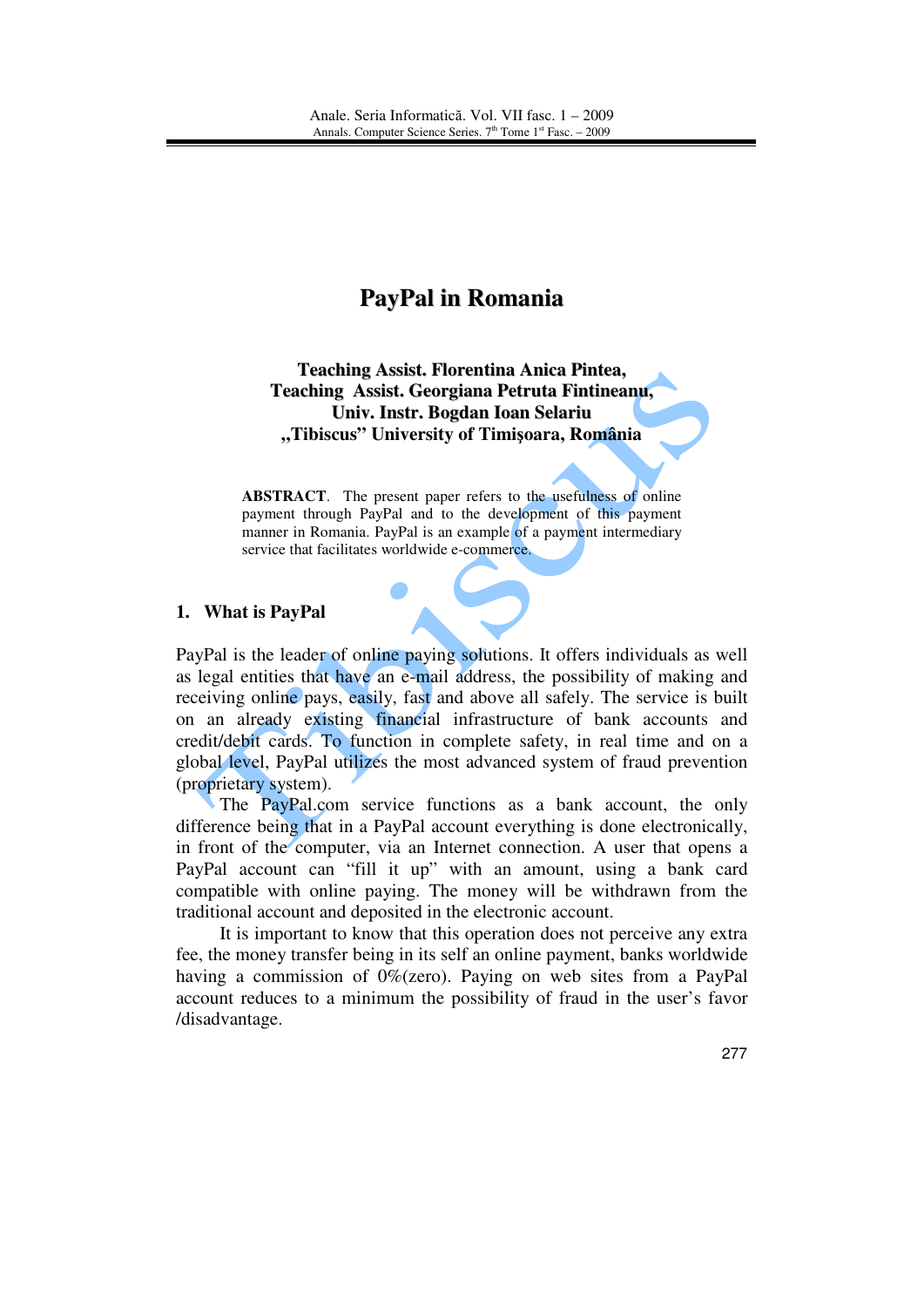This site facilitates the Romanian users in making online money transfers to/from users of the same site, as well as in paying for products bought from hundreds of sites which accept PayPal.

A financial consultant says that: "The Romanians have certain reserves in using cards to pay on sites, and PayPal comes to their assistance in the fact that users don't have to disclose their personal data every time".

Via PayPal we can: pay for goods bought online, accept credit cards, send and receive money worldwide, keeping the information related to our card a secret, administrating online expenses.

### **2. Short history about PayPall**



Launched in 1998 and bought by Ebay.com in 2002, the Internet paying service PayPal was intended for the use of the American citizens, extending rapidly to the countries of the European Union, as well as Switzerland and Norway. Romania and Bulgaria were held in "stand-by", till September 2007. PayPal extended its services worldwide, over 90 nations having access to this service. Among the new entries into the sites coverage there are: Albania, Bosnia and Herzegovina, Bulgaria, Morocco, San Marino, Saudi Arabia and The Vatican. Among the novelties it is the possibility of using the service in Spanish, French and Chinese.

"We are extremely proud to have 190 countries and versions in the four most spoken languages worldwide", declared, cited by Reuters, Dana Stalder, vice president of PayPal. The accounts opened by the Romanian users have a series of restrictions. For the time being, once the electronic account is charged, the user can transfer money to other PayPal accounts or they can pay for various merchandises bought on the internet. He may not receive money or ask the bank to emit a check in value of a certain amount of money from the account. The officials of the service declared that they would implement these services in time.

### **3. Free PayPal account**

278 Yes, you can create a PayPal account free of charge, to send money to friends and family. You can transfer money from your bank account to your PayPal account free of charge. There are no fees for clients transferring money from PayPal accounts, but there is a limit for the amount of money that can be paid, received or withdrawn from your personal account. There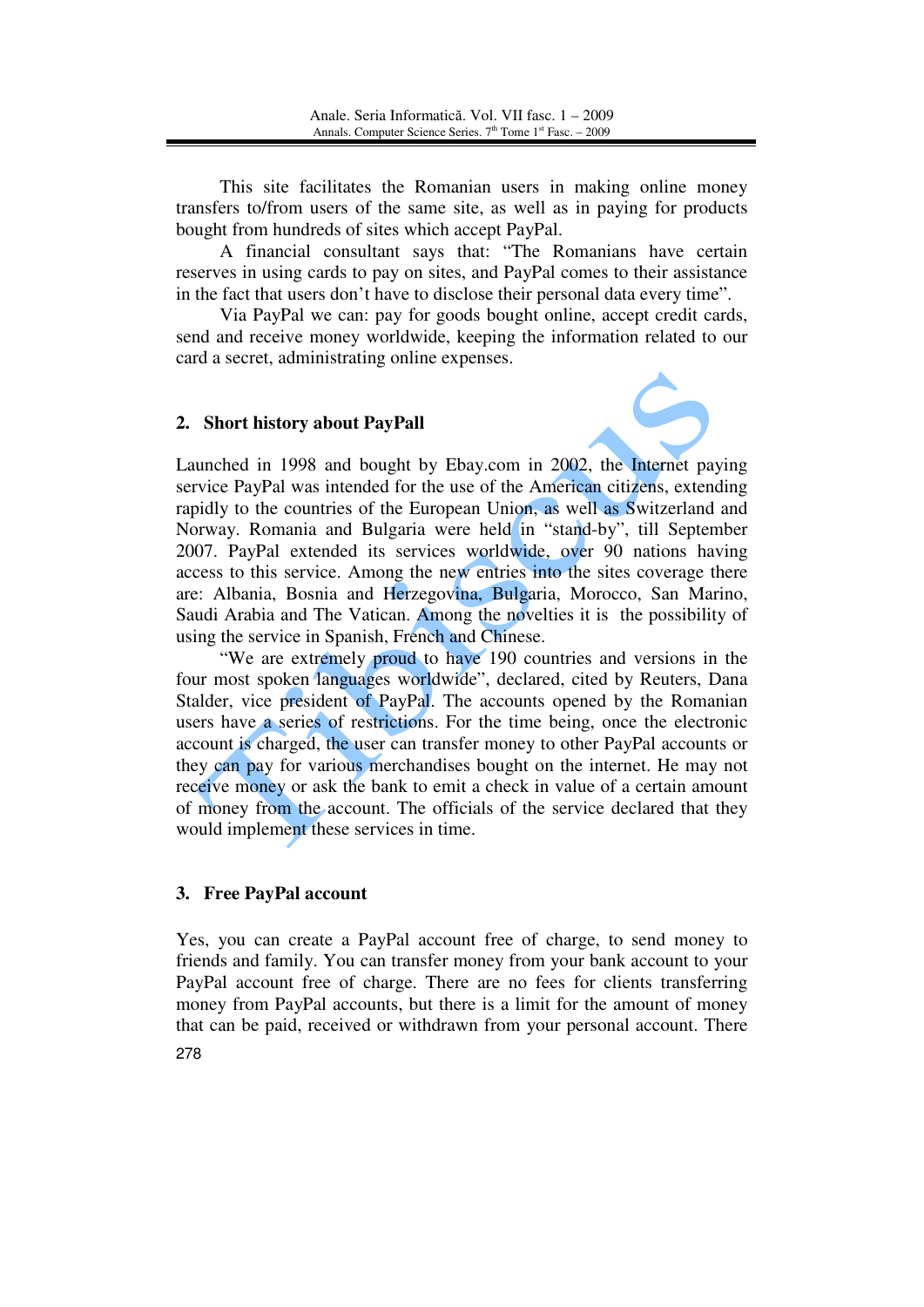are several types of accounts that vary as to the fees and the maximum sums that can be transferred. In the beginning you can withdraw a maximum sum of 500 Euro per day (depending on the account type). Clients outside of the U.S. will pay a nominal fee in the beginning.[3]

#### **4. Why PayPal?**

PayPal is the best in online transactions. The service offered by this company is used worldwide, by over 8 million users and dealers. Besides, there are a lot of dealers on the Internet which are not trustworthy. If you disclose details about your credit card you may expose yourself to a great risk. By using PayPal to pay for the merchandise they will not have access to the personal information of your credit card. PayPal keeps that information confidential. They extract money from your card and make payments for the products you buy without revealing information about your card. Using this service you ensure that your personal information stays undisclosed, you pay easily using only your e-mail address.

More and more Romanian sites are implementing systems for online payments, via card, of the products they are trading. Regardless you pay phone bills or fines, this system of payment will "exonerate" you from waiting in cues.

Books, magazines, newspapers, music, clothing, flowers and various electronic products are only a few examples of products which can be bought from Romanian sites by someone which owns a card capable of making online payments. Not only the fact that they are available 24/7, but they are faster and more convenient than traditional methods. Moreover, the customer has a greater intimacy, because there are no clients in front of the PC. Although some inconveniences are involved such as the fact that the customer cannot try the product.

Most online stores trade electronic goods. You can buy small things like computer memory modules and mobile phones, but also plasma TV's with 160 cm diagonals.

E-facturi.ro offers the possibility of paying phone bills, gas, internet and web hosting. After creating an account, you choose the provider you wish to pay and you introduce the data of the bill and the card.

The PayPal virtual bank was invented to avoid unveiling the card's data.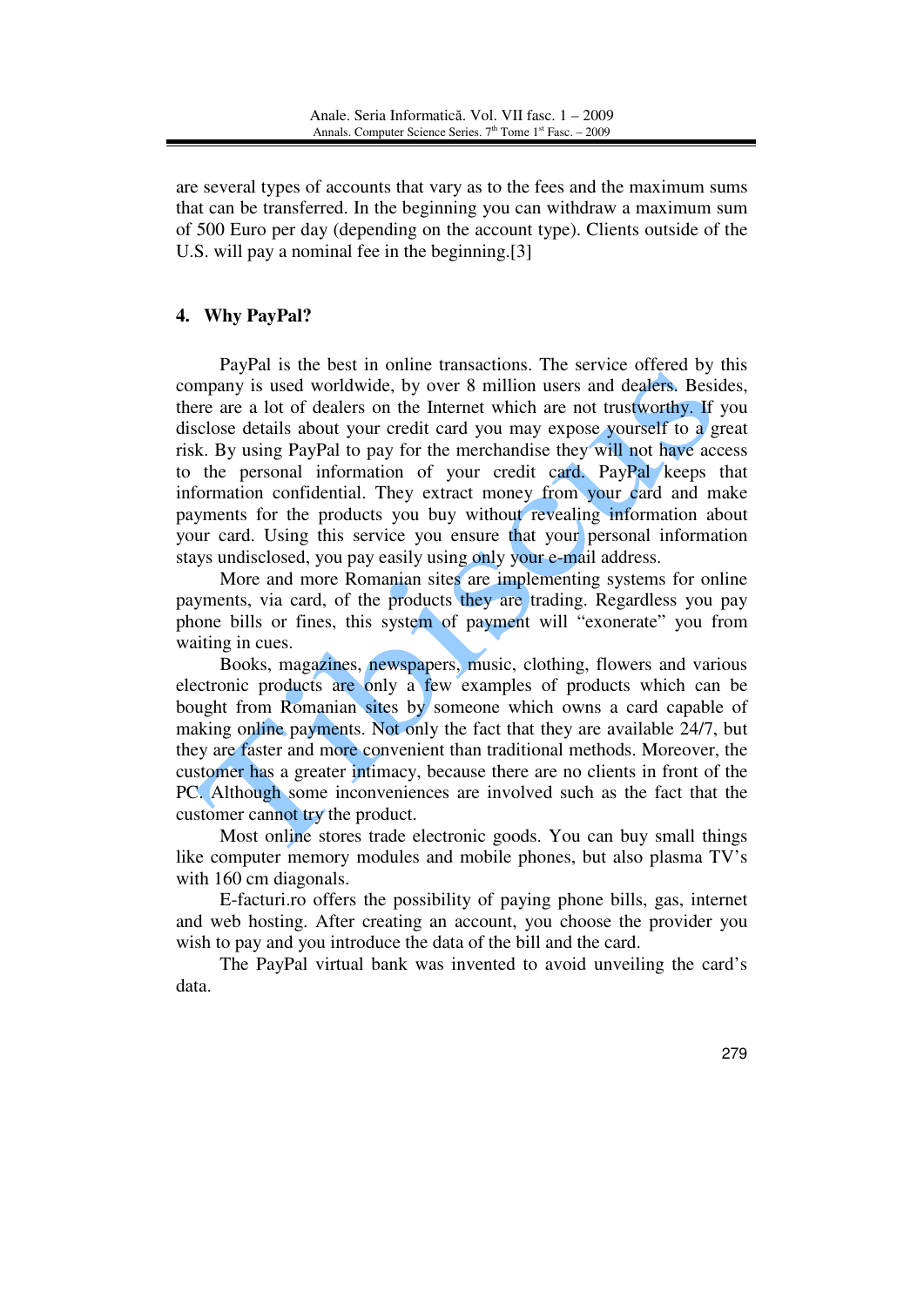## **5. How to use PayPal**

Any Romanian site can receive payments via PayPal. The money obtained from payments or even donations can be withdrawn using a card accepted by the system.

What type of debit cards does PayPal accept for withdrawals?

- Eminent bank: BCR, ING, Raiffeisen, Piraeus Bank Card type: Debit
	- Model: Visa Electron, Visa Business
- $\triangleright$  Eminent bank: BRD Card type: Debit Model: VISA Hagi Limited Edition
- > Eminent bank: OTP Card type: Credit Model: MasterCard
- Eminent bank: Alpha Bank Card type: Debit Model: VISA
- -The clients navigate on the site, and when they decide to buy an item they press the button for buying via PayPal.
- -They pay on the secured pages of PayPal
- -They come back to the online store after they paid



## Figure 1

# **6. How can I sign up to PayPal**

280 When a person creates a PayPal account, he has to declare the physical address he lives at. He may not ask the salesman to deliver the goods to another address, because PayPal guarantees only for the address declared at PayPal. If the salesman delivers to another address, PayPal will not offer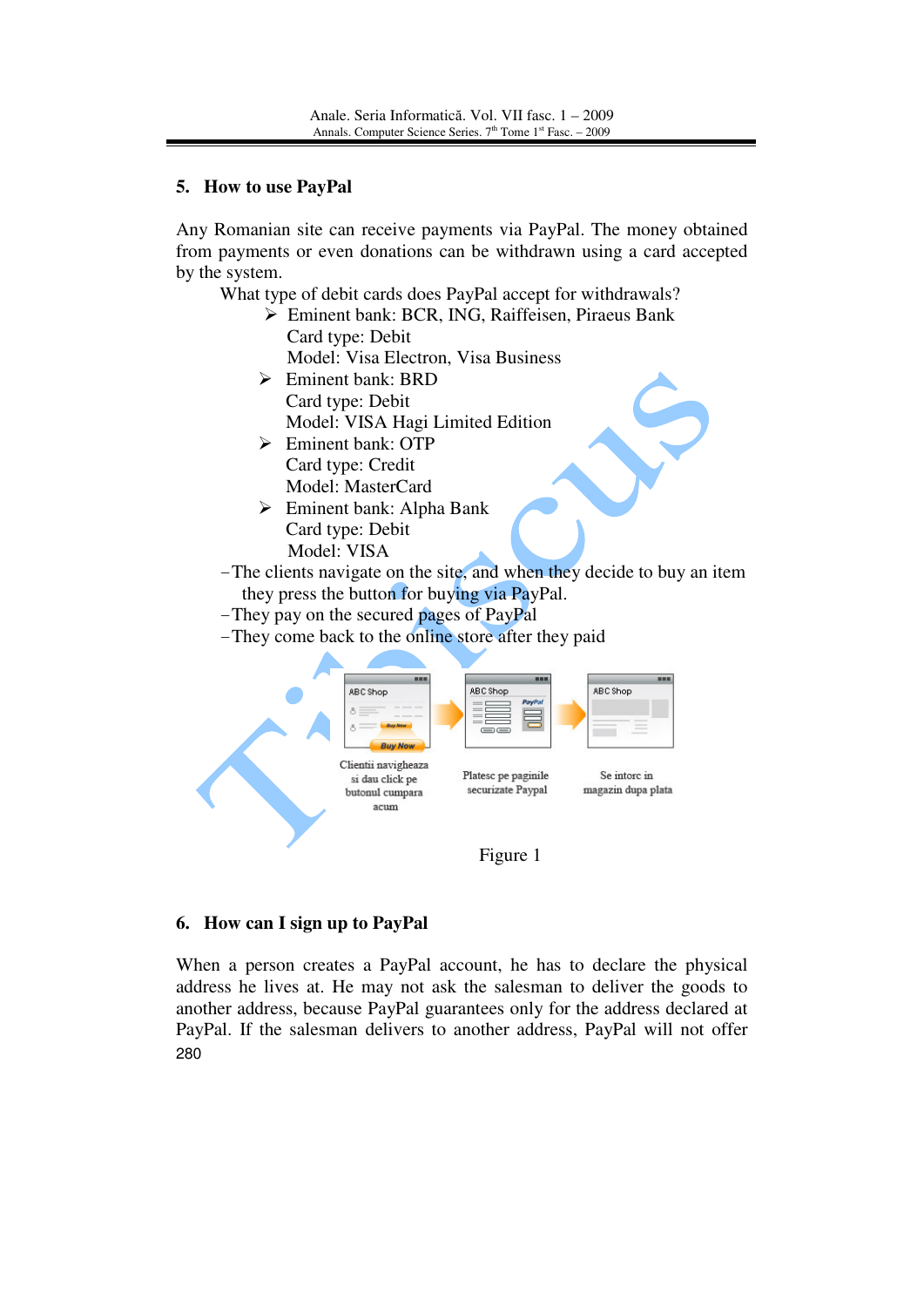any warranty if the client claims that the product failed to arrive and demands his money back. This way the client can have the merchandise/product and the money, while the salesman will be the one that supports the loss.[5]



## Figure 3

In order to be able to benefit of all the advantages, you will have to follow a simple procedure of confirming a credit card. The verification takes a few days and it is done via the payment of a small sum of 1.5  $\epsilon$ , returned on the first acquisition. After this, you have access to a large number of dealers which accept PayPal including eBay.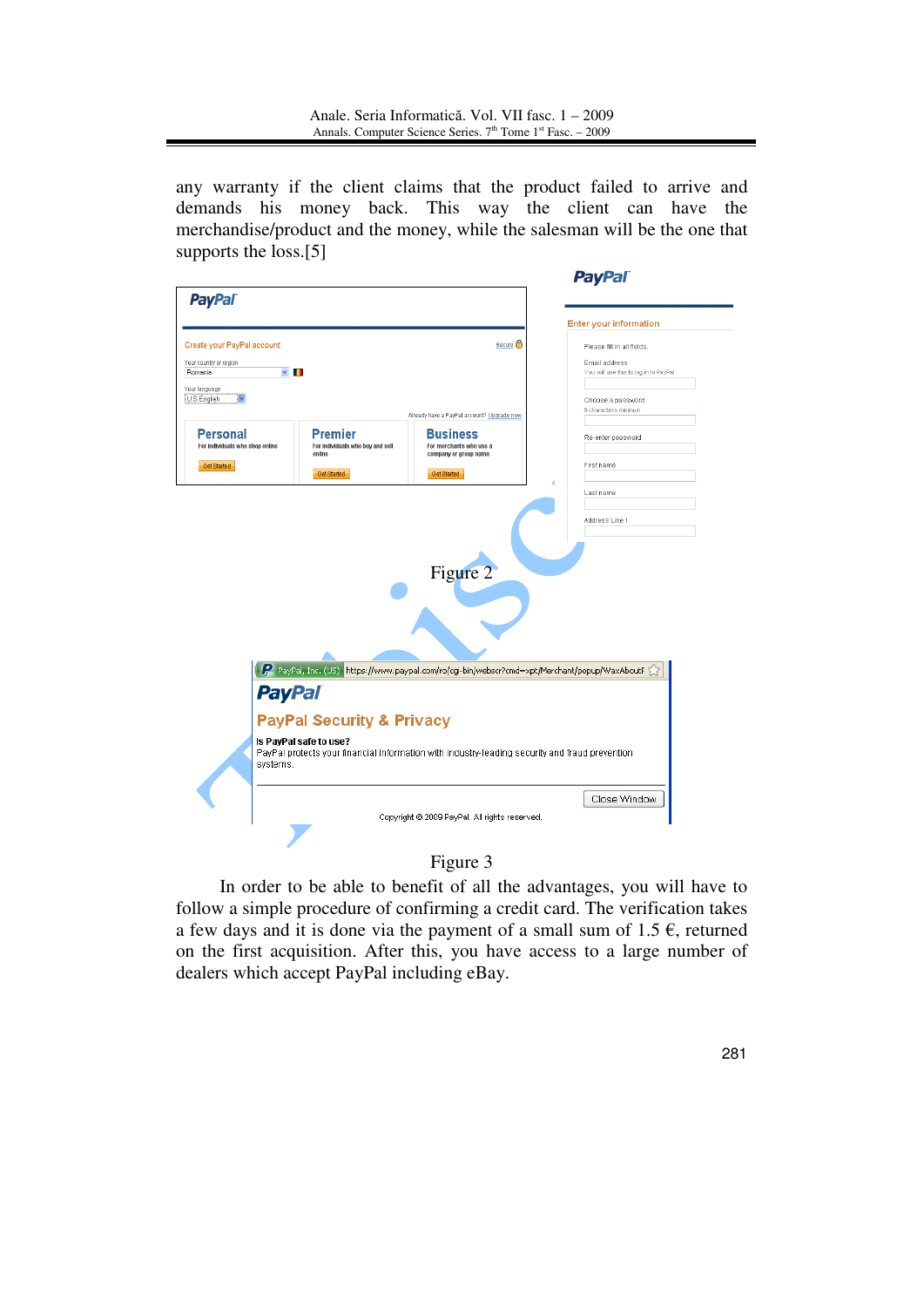### **7. Romanian stores that accept PayPal**



### Figure 5

- $\triangleright$  OFIX online toy, books, music and movie store
- FotoPrint™ online processing and development for digital photography, frames and photo albums, cups and printed T-shirts
- Voinic.ro digital cameras, video cameras, Notebooks, DVD players, MP3 players, batteries, memories, lenses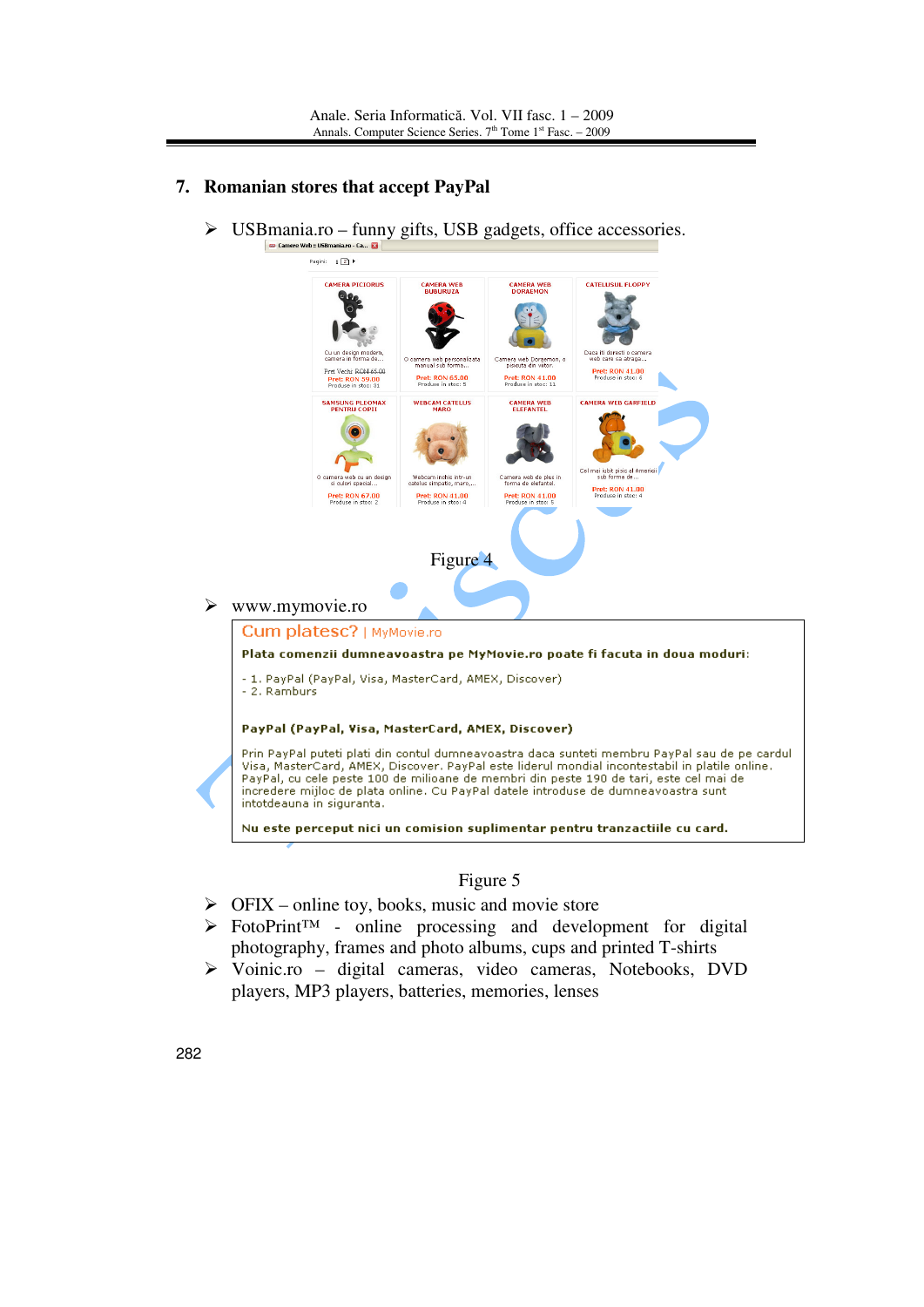- $\triangleright$  PromoTurism online tourism agency and interactive reservation system, tourism services, seaside bookings, tourist circuits, vacations and plane tickets
- $\triangleright$  KERIGMA.ro Bibles, Christian literature and music, gifts, video/DVD, preaches
- Omega Shells Your Ultimate Shell Resource Home Art Extension
- $\triangleright$  Computers, systems, peripherals and PC components, PC Garage Click Phone – internet telephone service!
- $\triangleright$  www.florarieinbucuresti.ro

#### **8. Internet connection security**



The data on a computer's hard-drive is often more valuable that the computer itself, this is why we must give a lot of consideration to keeping it secure. On the other hand even if we don't have extremely valuable data on our hard-drives the risk of infection with a computer virus or another "malware" type program (short for malicious software, harmful programs) can lead to a reduction of system performance or even impossibility of running some software.

PayPal, acquired by eBay in 2002, presently administrates over 133 million accounts worldwide, among witch China, payments in 2005 being evaluated at 27.5 billion \$. PayPal and eBay are at the top of the list when it comes to attacks for ID theft.[4]

# **8.1 Computer viruses**

In the last years the internet has become the most used medium for spreading computer viruses. Most PC contaminations are done through infected email attachments or infected files downloaded from the internet.

A computer virus is a program that stand out through it's destructive potential of the infected computer. Similar to biological viruses (the flue, etc), computer viruses multiply creating copies of themselves to infect other computers. Contamination with a computer virus is dome by executing an infected file (double clicking on it). In this way the virus is activated and it can begin its destructive process witch can vary extremely in it's harmfulness.[4]